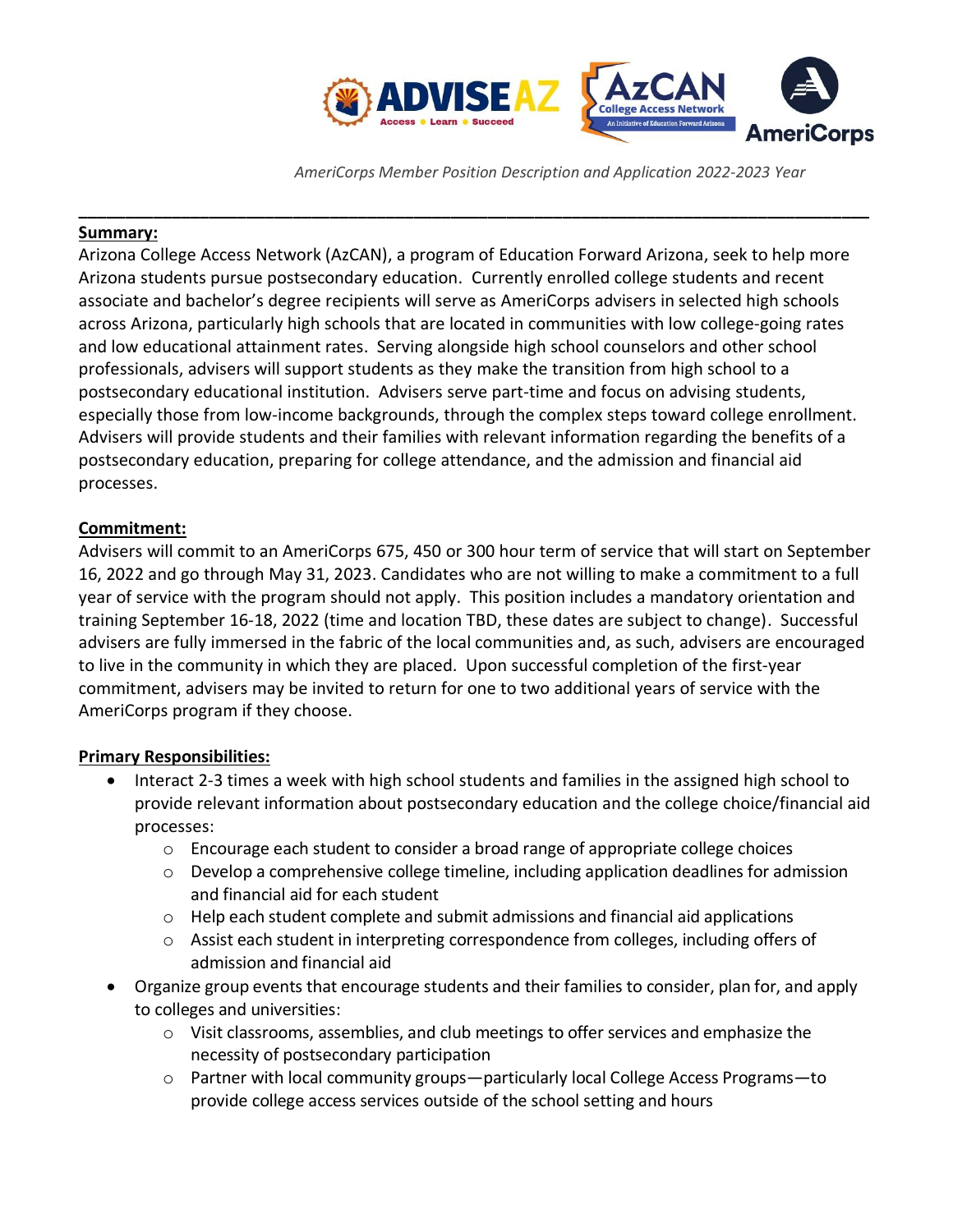

- o Host regular workshops for the families of students to discuss topics relevant to college preparation
- o Organize college campus visits and on-site college representative visits
- Establish productive collegial relationships with principals, school counselors, and teachers in assigned high school, as well as community-based college access professionals:
	- o Assess AzCAN and the high school and/or community program, the assets and needs of the assigned school, and adapt/adopt programs and activities to reinforce existing efforts to expand the services provided to students and avoid duplication
	- $\circ$  Actively seek the advice and counsel of the on-site supervisor at the assigned high school and/or community program
- Assist in the assessment and long-term sustainability of the program:
	- o Assist AzCAN to identify, collect, and interpret key progress and outcome data to evaluate the effectiveness of AmeriCorps
	- $\circ$  Submit monthly progress reports documenting progress and output data to the program staff
	- o Represent AmeriCorps, as requested by the program staff, to potential supporters and other interested parties
- Build and maintain expertise in admission and financial aid advising:
	- o Participate fully in a mandatory training session
		- Orientation training will be help September 16-18, 2022 (time and location TBD)
		- Virtual training components throughout the remainder of the year
	- o Attend professional development training sessions provided AzCAN
	- $\circ$  In consultation with the program coordinator, seek out and participate in other opportunities for professional development

## **Eligibility:**

Applicants must be a United States citizen, a national, or a legal permanent resident and at least 18 years of age. Documentation of proof of age and citizenship will be required during the selection process.

# **Qualifications:**

- Associate or Bachelor's degree in any subject area with a 2020, 2021, or 2022 graduation date from an accredited college or university **or current college students.**
- Available to serve in a local high school or college access program a minimum of 2 days/week in total
- Ability to effectively partner with students, faculty, and staff, including those from diverse backgrounds
- Previous experience demonstrating strong leadership abilities, influencing others in a positive manner while achieving goals, and effectively communicating ideas and generating support for ideas
- Ability to serve independently and analytically, exercise discretion and good judgment
- Excellent verbal and written communication skills
- Proficient computer skills
- Ability to manage multiple projects; strong planning and organizational skills
- Willingness to handle complex and detail-oriented tasks and projects
- High energy, creativity, ability to assume responsibility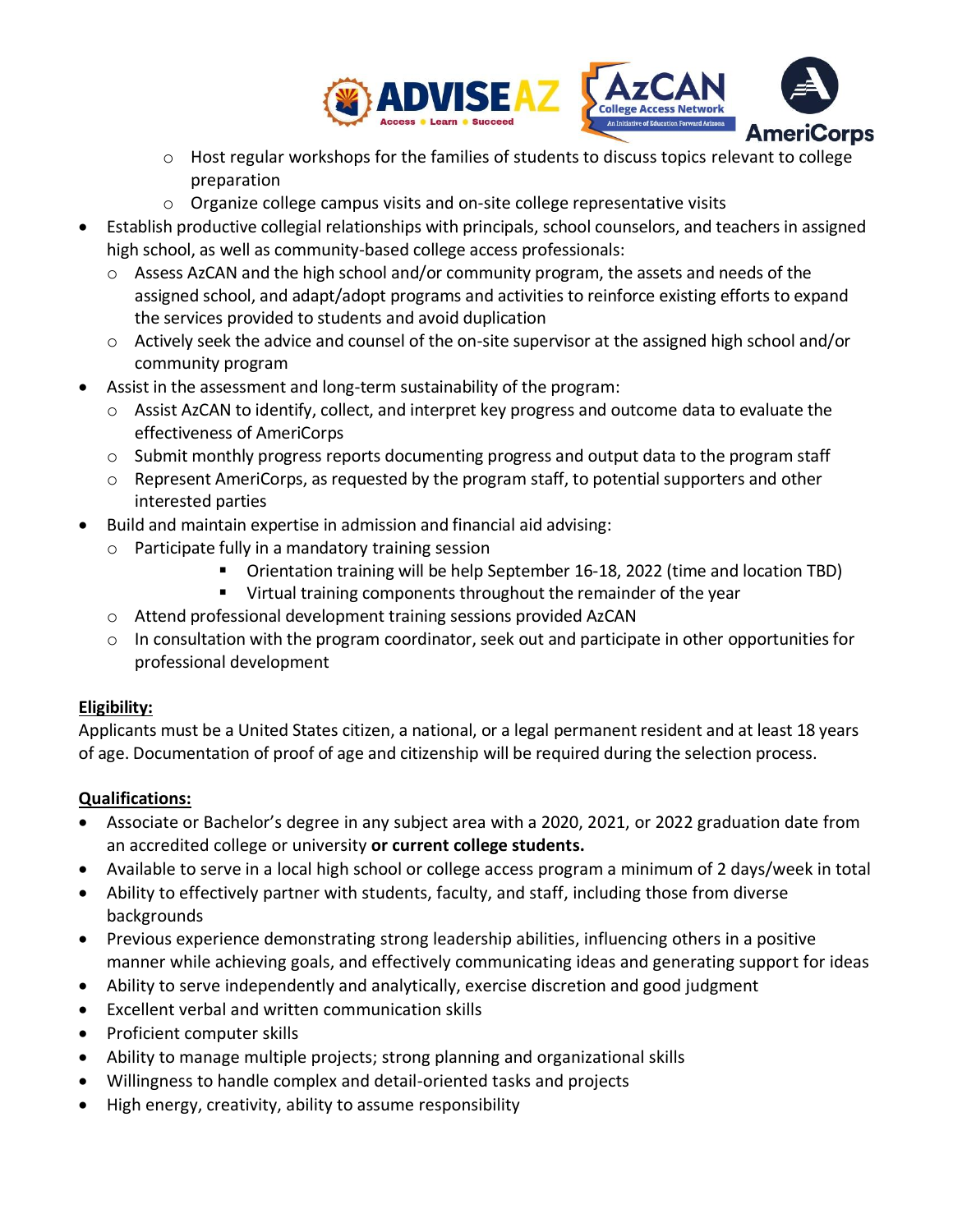

- Take initiative and develop new programs within the high school setting
- Successfully pass Federal and State background screenings
- Provide documentation of eligibility for service (e.g. birth certificate, passport, transcripts)
- Dependable transportation to get to and from your service site
- Ability to move to different classrooms for presentations and events

### **Compensation:**

Annual compensation will include: Bi-monthly Living allowance, Arizona College Access Professional Certificate and post-service education award of:

- \$7,500 living stipend\* and \$2,474 education award\*\* for 675 service hours
- \$5,000 living stipend\* and \$1,718 education award\*\* for 450 service hours
- \$3,333 living stipend\* and \$1,374 education award\*\* for 300 service hours

*\* Living stipend shown is the total amount for the year of service, bi-monthly payments on the 15th and last day of each month will be equal to total stipend amount divided by the total pay periods within your term (pre-tax)*

*\*\*Upon successful completion of the full year of service, members are eligible to receive a Segal AmeriCorps Education Award. The education award may be used to pay educational costs at eligible post-secondary educational institutions, to repay qualified student loans. Individuals may only earn the equivalent of two full-time education awards during their lifetime.*

**Application Process: AmeriCorps applications opens:** February 1, 2022 **Interviews:** June-July, 2022 **Program year start date:** September 16, 2022 **AmeriCorps Mandatory Orientation training:** September 16-18, 2022 (times and location TBD) **Program year end date:** May 31<sup>st</sup>, 2023 (Tentative)

### **To Apply:**

Visit <https://forms.gle/vL65vYobdS4tQATX9> to submit your application online.

Please direct all questions to Marissa Ziering[; mziering@educationforwardarizona.org](mailto:mziering@educationforwardarizona.org) **.** Applications are processed on a rolling basis. Applicants should apply as soon as possible, since interviews for individual high school placements can vary.

### **Questions may be directed to AdviseAZ program staff at [mziering@educationforwardarizona.org](mailto:mziering@educationforwardarizona.org)**

### **For AdviseAZ Program Staff to Complete:**

Site Placement: \_\_\_\_\_\_\_\_\_\_\_\_\_\_\_\_\_\_\_\_\_\_\_\_\_\_\_\_\_\_\_\_\_\_\_\_\_\_\_\_\_\_\_\_\_\_\_\_\_\_ Site Supervisor Name: \_\_\_\_\_\_\_\_\_\_\_\_\_\_\_\_\_\_\_\_\_\_\_\_\_\_\_\_\_\_\_\_\_\_\_\_\_\_\_\_\_\_\_\_

Site Supervisor Email:  $\Box$